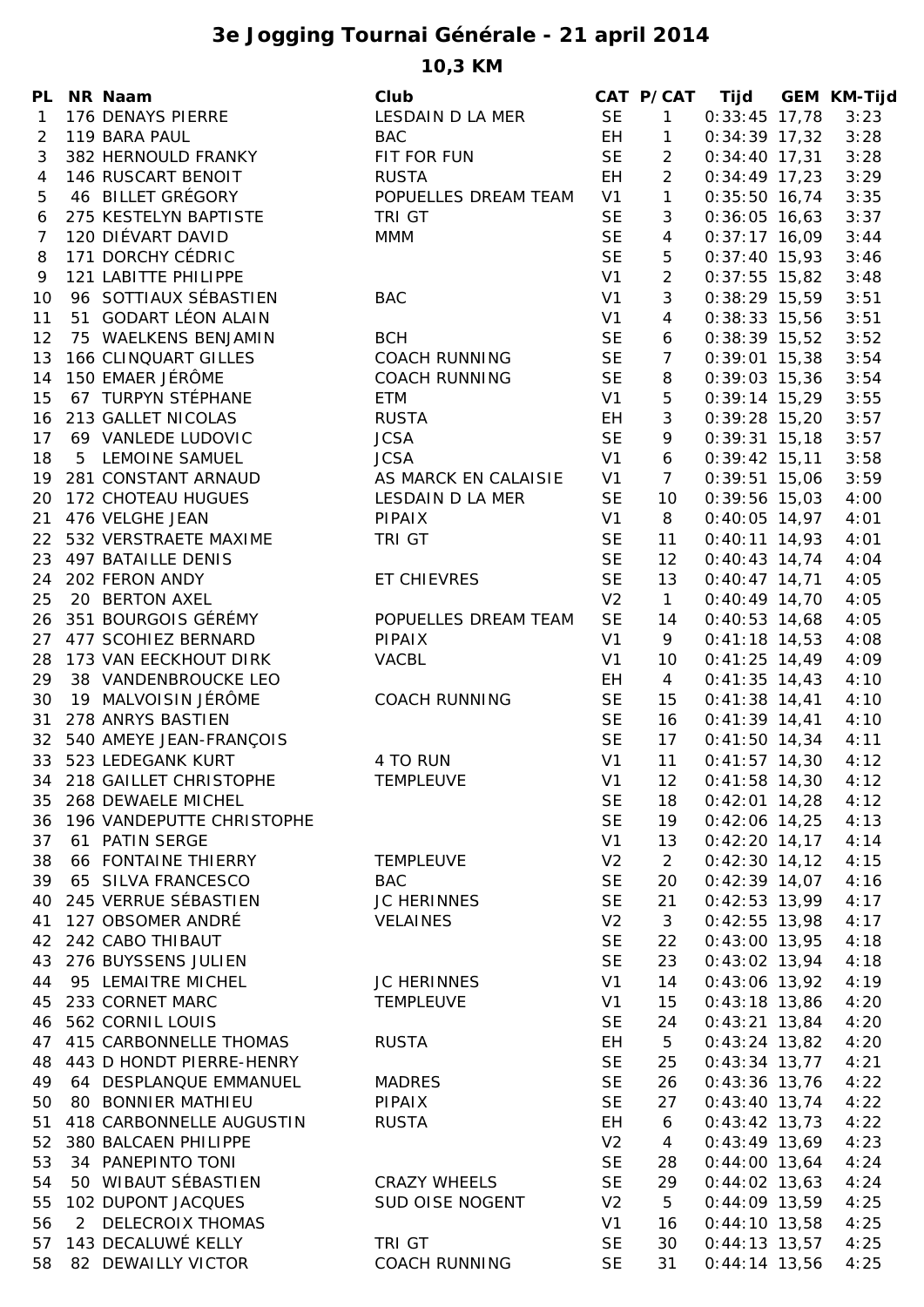| <b>PL</b> | NR Naam                      | Club                     |                | CAT P/CAT      | Tijd            | <b>GEM KM-Tijd</b> |
|-----------|------------------------------|--------------------------|----------------|----------------|-----------------|--------------------|
| 59        | 35 BAILEY EDWARD             | CAP TEAM                 | V <sub>1</sub> | 17             | $0:44:15$ 13,56 | 4:26               |
| 60        | 167 HERNOULD FRANCIS         |                          | V <sub>2</sub> | 6              | $0:44:17$ 13,55 | 4:26               |
| 61        | 204 DESTREBECQ BERNARD       |                          | V <sub>2</sub> | $\overline{7}$ | $0:44:18$ 13,54 | 4:26               |
| 62        | 129 DE CUBBER MARC           | <b>BAC</b>               | V <sub>2</sub> | 8              | $0:44:23$ 13,52 | 4:26               |
| 63        | 270 BERBEN RÉMI              |                          | <b>SE</b>      | 32             | $0:44:25$ 13,51 | 4:26               |
| 64        | 260 BUYSE CAROLINE           |                          | A1             | $\mathbf{1}$   | $0:44:27$ 13,50 | 4:27               |
| 65        | 561 EMARE FRANK              |                          | <b>SE</b>      | 33             | $0:44:28$ 13,49 | 4:27               |
|           | 37 VANDENBROUCKE GINO        | <b>MMM</b>               | V <sub>2</sub> | 9              | $0:44:29$ 13,49 | 4:27               |
| 66        |                              |                          |                |                |                 |                    |
| 67        | 30 DERYCKE VINCENT           | <b>MMM</b>               | V <sub>2</sub> | 10             | $0:44:31$ 13,48 | 4:27               |
| 68        | 374 VANCAENEGEM VALENTIN     |                          | <b>SE</b>      | 34             | $0:44:36$ 13,45 | 4:28               |
| 69        | 287 FAVIER ANNE              |                          | A <sub>3</sub> | $\mathbf{1}$   | $0:44:40$ 13,43 | 4:28               |
| 70        | 421 PICRON THOMAS            |                          | <b>SE</b>      | 35             | $0:44:56$ 13,35 | 4:30               |
| 71        | 507 POULAERT BRYAN           | <b>BECLERS JC</b>        | <b>SE</b>      | 36             | $0:44:57$ 13,35 | 4:30               |
|           | 72 271 ROSIER DAVID          |                          | <b>SE</b>      | 37             | $0:45:08$ 13,29 | 4:31               |
| 73        | 169 BOUGENIES EDDY           | <b>PRFM</b>              | <b>SE</b>      | 38             | $0:45:19$ 13,24 | 4:32               |
| 74        | 390 VANDYK DAMIEN            | <b>TEMPLEUVE</b>         | <b>SE</b>      | 39             | $0:45:27$ 13,20 | 4:33               |
| 75        | 512 CLERX VINCENT            | PIPAIX                   | V <sub>1</sub> | 18             | $0:45:29$ 13,19 | 4:33               |
| 76        | 126 AUPAIX VINCENT           | PIPAIX                   | V <sub>1</sub> | 19             | $0:45:34$ 13,17 | 4:33               |
| 77        | 230 MILCENT GRÉGORY          |                          | <b>SE</b>      | 40             | $0:45:45$ 13,11 | 4:34               |
| 78        | 1 DELECROIX PIERRE           |                          | EH             | $\overline{7}$ | $0:45:51$ 13,09 | 4:35               |
| 79        | <b>451 COLLIE FABIAN</b>     |                          | V <sub>1</sub> | 20             | $0:45:53$ 13,08 | 4:35               |
|           |                              |                          |                |                |                 |                    |
| 80        | 52 VANHAEBOST GEORGES        | <b>FLOC</b>              | V <sub>2</sub> | 11             | $0:45:57$ 13,06 | 4:36               |
| 81        | 47 DEVROEDE NORBERT          | POPUELLES DREAM TEAM     | V <sub>2</sub> | 12             | $0:45:58$ 13,05 | 4:36               |
| 82        | 39 LECLERCQ BENOIT           | <b>COACH RUNNING</b>     | V <sub>1</sub> | 21             | $0:45:59$ 13,05 | 4:36               |
| 83        | 199 VAN MALLEGHEM HENRY      | POPUELLES DREAM TEAM     | <b>SE</b>      | 41             | $0:46:00$ 13,04 | 4:36               |
| 84        | 25 CHENUT OLIVIER            | <b>COACH RUNNING</b>     | V1             | 22             | $0:46:03$ 13,03 | 4:36               |
| 85        | 391 COURIER LIONEL           |                          | <b>SE</b>      | 42             | $0:46:05$ 13,02 | 4:37               |
| 86        | 72 WILLOCQ CHRISTOPHE        | <b>CRAZY WHEELS</b>      | <b>SE</b>      | 43             | $0:46:11$ 12,99 | 4:37               |
| 87        | 223 ANRYS GABRIEL            | <b>JCSA</b>              | V <sub>3</sub> | $\mathbf{1}$   | $0:46:13$ 12,98 | 4:37               |
| 88        | 117 DUJARDIN CATHERINE       |                          | DA             | $\mathbf{1}$   | $0:46:15$ 12,97 | 4:38               |
| 89        | 282 LECLERCQ EDDY            | KAIN B                   | V <sub>2</sub> | 13             | $0:46:16$ 12,97 | 4:38               |
| 90        | 107 LIENARD CHRISTOPHE       | <b>ECATES</b>            | <b>SE</b>      | 44             | $0:46:18$ 12,96 | 4:38               |
| 91        | 78 KAKAR LA TROMPE           |                          | V <sub>1</sub> | 23             | $0:46:21$ 12,94 | 4:38               |
|           |                              |                          |                |                |                 |                    |
| 92        | 417 CARBONNELLE ALAIN        |                          | V <sub>2</sub> | 14             | $0:46:25$ 12,93 | 4:39               |
| 93        | 467 DELCAMBRE CYRIL          | <b>B BETES DE COURSE</b> | EH.            | 8              | $0:46:29$ 12,91 | 4:39               |
|           | 94 231 DELLOYE MATHIAS       | SUKCESTFOU               | EH.            | 9              | $0:46:49$ 12,82 | 4:41               |
| 95        | 277 CAMBERLIN LAURENT        | POPUELLES DREAM TEAM     | <b>SE</b>      | 45             | $0:46:50$ 12,81 | 4:41               |
| 96        | 18 DUHEM GÉRARD              | <b>BAC</b>               | V <sub>2</sub> | 15             | $0:46:55$ 12,79 | 4:41               |
| 97        | 504 JASPARD STÉPHANE         |                          | <b>SE</b>      | 46             | $0:47:02$ 12,76 | 4:42               |
| 98        | 188 BEGHIN JEAN-FRANÇOIS     | POPUELLES DREAM TEAM     | <b>SE</b>      | 47             | $0:47:13$ 12,71 | 4:43               |
| 99        | 87 COQUERIAUX PHILIPPE       | TRI GT                   | V <sub>1</sub> | 24             | $0:47:15$ 12,70 | 4:44               |
|           | 100 509 BEGHIN XAVIER        | PIPAIX                   | <b>SE</b>      | 48             | $0:47:18$ 12,68 | 4:44               |
|           | 101 505 CHAUDY SANNY         |                          | V <sub>1</sub> | 25             | $0:47:21$ 12,67 | 4:44               |
|           | 102 506 RASSCHAERT EDDY      | POPUELLES DREAM TEAM     | V <sub>1</sub> | 26             | $0:47:22$ 12,67 | 4:44               |
|           | 103 118 DAYE JEAN-ROBERT     |                          | V <sub>2</sub> | 16             | $0:47:27$ 12,64 | 4:45               |
|           | 104 501 DELAUNOIT BENJAMIN   | <b>ECLATES PERUWELZ</b>  | V1             | 27             | $0:47:33$ 12,62 | 4:45               |
|           | 105 521 HAYETTE PIERRE HENRI |                          | <b>SE</b>      | 49             | $0:47:52$ 12,53 | 4:47               |
|           |                              |                          |                |                |                 |                    |
|           | 106 493 NORTIER NICOLAS      | <b>VELAINES</b>          | V1             | 28             | $0:47:59$ 12,50 | 4:48               |
|           | 107 373 SCHOORENS BRUNO      | COACH RUNNING            | V <sub>2</sub> | 17             | $0:48:09$ 12,46 | 4:49               |
|           | 108 520 MOULIN EDDY          | LES GENS D ERE           | V <sub>1</sub> | 29             | $0:48:11$ 12,45 | 4:49               |
|           | 109 29 DELVIGNE JULIEN       | <b>JCSA</b>              | <b>SE</b>      | 50             | $0:48:14$ 12,44 | 4:49               |
|           | 110 259 WACQUIER ARNAUD      |                          | <b>SE</b>      | 51             | $0:48:19$ 12,42 | 4:50               |
|           | 111 272 BRUNEAU CHANTAL      | PIPAIX                   | A <sub>3</sub> | $\overline{2}$ | 0:48:26 12,39   | 4:51               |
|           | 112 420 ROCQUERELLE THOMAS   |                          | <b>SE</b>      | 52             | $0:48:29$ 12,38 | 4:51               |
|           | 113 446 VANNETE CHRISTOPHE   |                          | V <sub>2</sub> | 18             | $0:48:35$ 12,35 | 4:52               |
|           | 114 12 DEVOGHEL BRYAN        | <b>MMM</b>               | EH             | 10             | $0:48:44$ 12,31 | 4:52               |
|           | 115 464 DEBAVELAERE ALIX     |                          | DA             | $\overline{2}$ | $0:48:52$ 12,28 | 4:53               |
|           | 116 151 DELPORTE TONY        |                          | <b>SE</b>      | 53             | $0:48:54$ 12,27 | 4:53               |
|           | 117 148 DAGNIES KÉVIN        |                          | <b>SE</b>      |                |                 |                    |
|           |                              |                          |                | 54             | $0:48:58$ 12,25 | 4:54               |
|           | 118 57 FROMENT GUILLAUME     | <b>COACH RUNNING</b>     | <b>SE</b>      | 55             | $0:49:04$ 12,23 | 4:54               |
|           | 119 4 VINCHENT THIERRY       |                          | V <sub>2</sub> | 19             | $0:49:06$ 12,22 | 4:55               |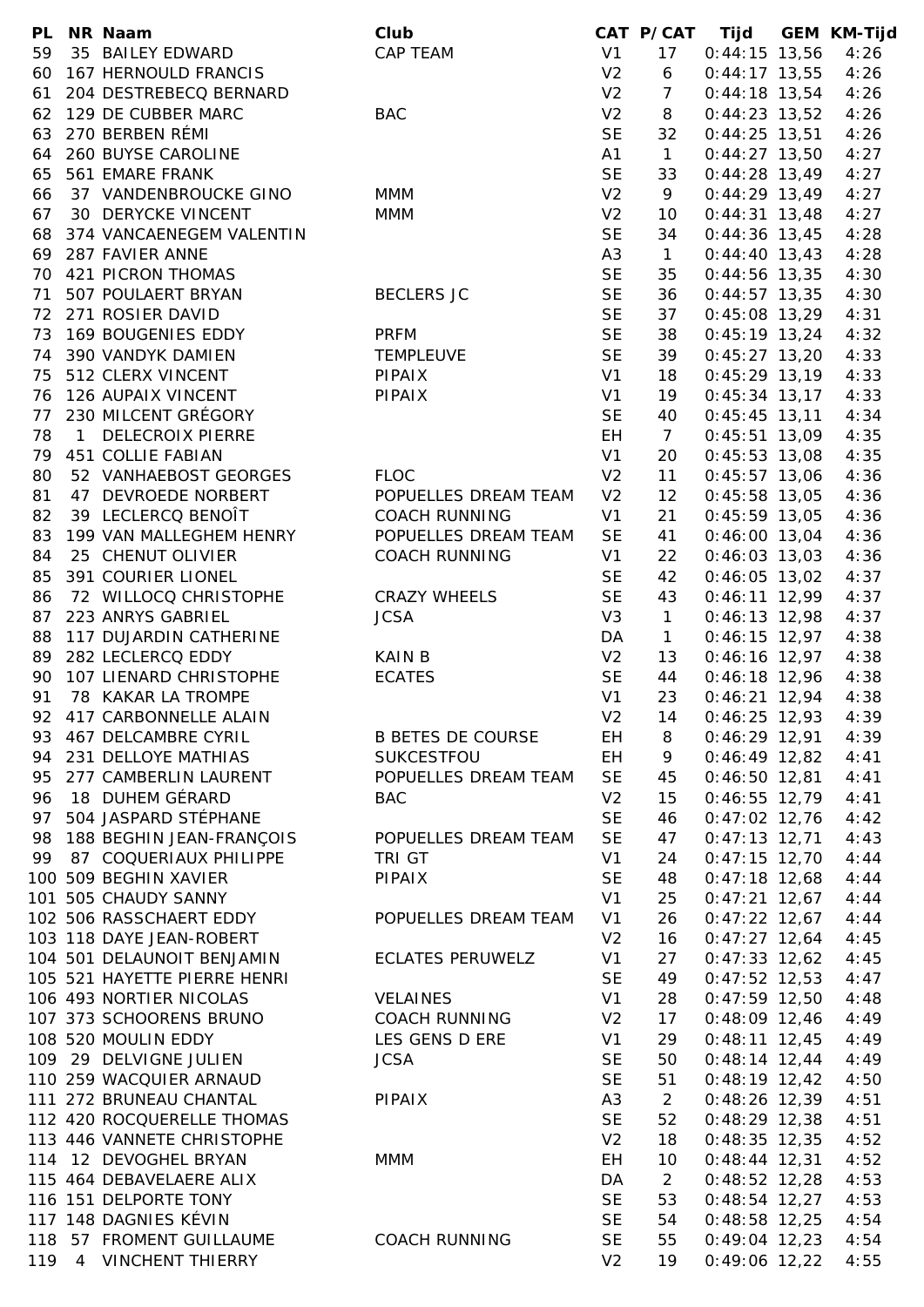|  | PL NR Naam                     | Club                     |                | CAT P/CAT Tijd  |                 | <b>GEM KM-Tijd</b> |
|--|--------------------------------|--------------------------|----------------|-----------------|-----------------|--------------------|
|  | 120 110 GRULOIS EMMANUEL       |                          | V <sub>1</sub> | 30              | $0:49:07$ 12,22 | 4:55               |
|  | 121 154 DECALUWÉ GEOFFROY      |                          | <b>SE</b>      | 56              | $0:49:10$ 12,20 | 4:55               |
|  | 122 448 LADAVID JULES          | <b>COACH RUNNING</b>     | EH             | 11              | $0:49:14$ 12,19 | 4:55               |
|  | 123 207 CALLEWAERT NATHANAËL   | <b>COACH RUNNING</b>     | <b>SE</b>      | 57              | $0:49:15$ 12,18 | 4:55               |
|  | 124 498 BATAILLE CLAUDE        |                          | V3             | $\overline{2}$  | $0:49:18$ 12,17 | 4:56               |
|  | 125 17 MASURE JEAN-LUC         |                          | V <sub>2</sub> | 20              | $0:49:23$ 12,15 | 4:56               |
|  | 126 45 WESTRADE BRUNO          |                          | V <sub>1</sub> | 31              | $0:49:25$ 12,14 | 4:57               |
|  | 127 357 MALVOISIN FLORIAN      |                          | <b>SE</b>      | 58              | $0:49:26$ 12,14 | 4:57               |
|  | 128 135 AUDOOR ALAIN           | <b>VELAINES</b>          | V <sub>2</sub> | 21              | $0:49:28$ 12,13 | 4:57               |
|  | 129 159 DUMORTIER OLIVIER      | ETM                      | V <sub>1</sub> | 32              | $0:49:30$ 12,12 | 4:57               |
|  | 130 395 MONSEREZ THOMAS        |                          | <b>SE</b>      | 59              | $0:49:41$ 12,08 | 4:58               |
|  | 131 511 DECLEVE BENOIT         | <b>PIPAIX</b>            | <b>SE</b>      | 60              | $0:49:45$ 12,06 | 4:59               |
|  | 132 137 DUTHOIT BÉNÉDICTE      | <b>JC HERINNES</b>       | A <sub>1</sub> | $\overline{2}$  | $0:49:49$ 12,04 | 4:59               |
|  | 133 263 CARPENTIER SÉVERINE    |                          | A <sub>1</sub> | 3               | $0:49:50$ 12,04 | 4:59               |
|  | 134 44 BOGEMANS SÉBASTIEN      | <b>KAIN B</b>            | <b>SE</b>      | 61              | $0:49:51$ 12,04 | 4:59               |
|  | 135 526 BARTZ LAURENCE         | TRI GT                   | A2             | $\mathbf{1}$    | $0:49:53$ 12,03 | 4:59               |
|  | 136 399 PLATTEEUW VÉRONIQUE    | TRI GT                   | A1             | $\overline{4}$  | $0:49:54$ 12,02 | 4:59               |
|  | 137 360 SORIS FRÉDÉRIC         | POPUELLES DREAM TEAM     | V <sub>1</sub> | 33              | $0:49:55$ 12,02 | 5:00               |
|  | 138 546 BAERT BENOIT           |                          | V <sub>1</sub> | 34              | $0:49:56$ 12,02 | 5:00               |
|  | 139 85 HOVINE ANTONIN          | PATRO RUMES              | <b>SE</b>      | 62              | 0:49:56 12,02   | 5:00               |
|  | 140 386 DEBLOIS FLORENT        | LESDAIN D LA MER         | <b>SE</b>      | 63              | $0:49:57$ 12,01 | 5:00               |
|  | 141 437 CUVELIER ROLAND        | JC HERINNES              | V <sub>2</sub> | 22              | $0:49:58$ 12,01 | 5:00               |
|  | 142 58 CAUCHIES CHRISTOPHE     |                          | V <sub>1</sub> | 35              | $0:50:00$ 12,00 | 5:00               |
|  | 143 279 BERTE ALEXANDRE        |                          | V <sub>1</sub> | 36              | $0:50:04$ 11,98 | 5:00               |
|  | 144 466 BOURGI PATRICK         | <b>B BETES DE COURSE</b> | V <sub>1</sub> | 37              | $0:50:07$ 11,97 | 5:01               |
|  | 145 566 WERREBROUCK BLAISE     | <b>MANHATTAN</b>         | V <sub>1</sub> | 38              | $0:50:08$ 11,97 | 5:01               |
|  | 146 94 FRANÇOIS CHRISTOPHE     |                          | <b>SE</b>      | 64              | $0:50:11$ 11,96 | 5:01               |
|  | 147 491 MOREL GILLES           |                          | <b>SE</b>      | 65              | $0:50:12$ 11,95 | 5:01               |
|  | 148 41 COLLIE MARIE-JO         | <b>VELAINES</b>          | A <sub>3</sub> | 3               | 0:50:13 11,95   | 5:01               |
|  | 149 132 GALAND GRÉGOIRE        |                          | <b>SE</b>      | 66              | $0:50:14$ 11,94 | 5:01               |
|  | 150 525 DUCATTEEUW BRUCE       |                          | <b>SE</b>      | 67              | $0:50:15$ 11,94 | 5:01               |
|  | 151 397 DUMONT BRUNO           | <b>CRAZY WHEELS</b>      | V1             | 39              | $0:50:20$ 11,92 | 5:02               |
|  | 152 489 MOREL THEO             |                          | <b>EH</b>      | 12              | $0:50:24$ 11,90 | 5:02               |
|  | 153 488 THORNTON GEOFFREY      |                          | A1             | $\overline{5}$  | $0:50:29$ 11,89 | 5:03               |
|  | 154 254 LECHANTRE SYLVETTE     |                          | A1             | 6               | $0:50:30$ 11,88 | 5:03               |
|  | 155 43 BECK JACQUES            | LESDAIN D LA MER         | V <sub>2</sub> | 23              | $0:50:32$ 11,87 | 5:03               |
|  | 156 422 PHILIPPE ANNE-SOPHIE   |                          | A <sub>1</sub> | $7\overline{ }$ | $0:50:42$ 11,83 | 5:04               |
|  | 157 10 ROOS JOËL               |                          | V <sub>1</sub> | 40              | $0:50:44$ 11,83 | 5:04               |
|  | 158 152 VIGNOLLE CHARLES-HENRI |                          | <b>SE</b>      | 68              | $0:50:45$ 11,82 | 5:05               |
|  | 159 444 BAUDRY JÉRÉMY          | <b>KAIN B</b>            | EH             | 13              | $0:50:45$ 11,82 | 5:05               |
|  | 160 563 CARETTE ALEXANDRE      |                          | <b>SE</b>      | 69              | $0:50:47$ 11,81 | 5:05               |
|  | 161 559 DEBLOCQ VINCENT        |                          | <b>SE</b>      | 70              | $0:50:48$ 11,81 | 5:05               |
|  | 162 495 PALMUCCI ANTONIO       | ET CHIEVRES              | <b>SE</b>      | 71              | $0:50:50$ 11,80 | 5:05               |
|  | 163 256 DILLIES MICHEL         |                          | V <sub>1</sub> | 41              | $0:50:53$ 11,79 | 5:05               |
|  | 164 298 DELVAL LOÏC            |                          | <b>SE</b>      | 72              | $0:50:54$ 11,79 | 5:05               |
|  | 165 423 GERARD SANDY           |                          | A <sub>1</sub> | 8               | $0:50:55$ 11,78 | 5:06               |
|  | 166 496 HENEFFE PIERRE         |                          | <b>SE</b>      | 73              | $0:51:05$ 11,75 | 5:07               |
|  | 167 381 MEURIST JOËL           | <b>BAC</b>               | V1             |                 |                 |                    |
|  | 168 452 DUBOIS SIMON           |                          |                | 42              | $0:51:07$ 11,74 | 5:07               |
|  |                                |                          | <b>SE</b>      | 74              | $0:51:09$ 11,73 | 5:07               |
|  | 169 160 BONCHOUX JEAN-THOMAS   |                          | V <sub>1</sub> | 43              | $0:51:10$ 11,73 | 5:07               |
|  | 170 186 MINGNEAU SÉBASTIEN     | <b>ZOOMER</b>            | <b>SE</b>      | 75              | $0:51:13$ 11,71 | 5:07               |
|  | 171 211 DEMULIEZ JONATHAN      |                          | <b>SE</b>      | 76              | $0:51:16$ 11,70 | 5:08               |
|  | 172 388 DELHUVENNE RENÉ        |                          | V <sub>2</sub> | 24              | $0:51:17$ 11,70 | 5:08               |
|  | 173 581 DUMOULIN ARNAUD        |                          | <b>SE</b>      | 77              | $0:51:19$ 11,69 | 5:08               |
|  | 174 114 LEBAIN ALAIN           | <b>VELAINES</b>          | V <sub>2</sub> | 25              | $0:51:20$ 11,69 | 5:08               |
|  | 175 552 SAFY YVES              |                          | V <sub>1</sub> | 44              | $0:51:26$ 11,67 | 5:09               |
|  | 176 513 MASSART ANTOINE        | <b>VEZON</b>             | <b>SE</b>      | 78              | $0:51:27$ 11,66 | 5:09               |
|  | 177 297 DELVAL VALENTIN        |                          | <b>SE</b>      | 79              | $0:51:28$ 11,66 | 5:09               |
|  | 178 24 MONTEGNIES JEAN-JACQUES | PUFF PUFF                | V <sub>2</sub> | 26              | $0:51:29$ 11,65 | 5:09               |
|  | 179 273 DUPREZ CHRISTOPHE      |                          | <b>SE</b>      | 80              | $0:51:36$ 11,63 | 5:10               |
|  | 180 387 DONCHE JULIEN          | <b>RDM</b>               | <b>SE</b>      | 81              | $0:51:47$ 11,59 | 5:11               |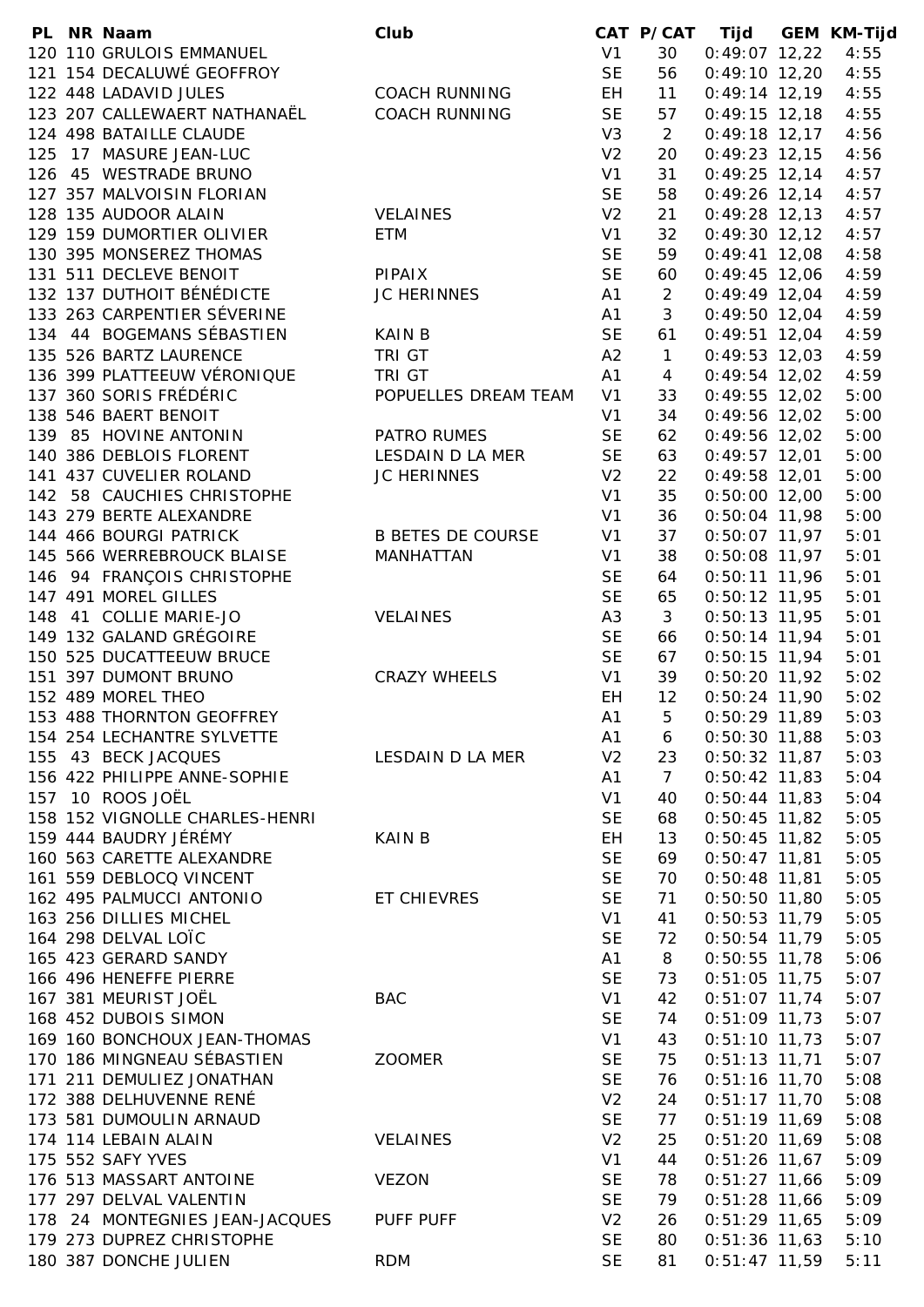|     | PL NR Naam                     | Club                     |                | CAT P/CAT      | Tijd            | <b>GEM KM-Tijd</b> |
|-----|--------------------------------|--------------------------|----------------|----------------|-----------------|--------------------|
|     | 181 485 VOITURIER GRÉGORY      | POURLEPLAISIR            | V <sub>1</sub> | 45             | $0:52:04$ 11,52 | 5:12               |
|     | 182 224 LEMAIRE PASCAL         |                          | V <sub>1</sub> | 46             | $0:52:06$ 11,52 | 5:13               |
|     | 183 553 STEUX JEAN-FRANÇOIS    |                          | <b>SE</b>      | 82             | $0:52:14$ 11,49 | 5:13               |
|     | 184 482 DELGUSTE GRÉGORY       | <b>COACH RUNNING</b>     | V <sub>1</sub> | 47             | $0:52:20$ 11,46 | 5:14               |
|     | 185 554 BOUDAILLIER GILLES     |                          | V <sub>1</sub> | 48             | $0:52:22$ 11,46 | 5:14               |
|     | 186 517 BASTIEN ANNE-SOPHIE    | TOURNAI GENERALE         | A1             | 9              | $0:52:26$ 11,44 | 5:15               |
|     | 187 400 MEURIST JULIEN         |                          | EH.            | 14             | $0:52:28$ 11,44 | 5:15               |
|     | 188 375 DENAYS CHARLOTTE       | LESDAIN D LA MER         | DA             | 3              | $0:52:34$ 11,41 | 5:15               |
|     | 189 88 LECLERCQ MARGOT         | <b>COACH RUNNING</b>     | ED             | $\mathbf{1}$   | $0:52:37$ 11,40 | 5:16               |
|     | 190 251 MASURE JEAN-FRANÇOIS   |                          | V <sub>1</sub> | 49             | $0:52:37$ 11,40 | 5:16               |
|     | 191 541 VANPOBAYS MARIE-LAURE  |                          | DA             | $\overline{4}$ | $0:52:38$ 11,40 | 5:16               |
|     | 192 266 DESTERBECQ JIMMY       |                          | <b>SE</b>      | 83             | $0:52:40$ 11,39 | 5:16               |
|     | 193 435 FLAMENG LAURENT        | TRI ATH LON              | <b>SE</b>      | 84             | $0:52:43$ 11,38 | 5:16               |
|     | 194 416 CARBONNELLE PAULINE    | <b>RUSTA</b>             | ED             | $\overline{2}$ | $0:52:45$ 11,37 | 5:17               |
|     | 195 429 CLEMENT GEORGES        | PIPAIX                   | <b>SE</b>      | 85             | $0:52:51$ 11,35 | 5:17               |
|     | 196 569 DEBUCHY JULIEN         |                          | <b>SE</b>      | 86             | $0:52:53$ 11,35 | 5:17               |
|     | 197 299 ROSSI FRANÇOIS         |                          | <b>SE</b>      | 87             | $0:53:01$ 11,32 | 5:18               |
|     | 198 138 LECONTE STÉPHANIE      |                          | A <sub>1</sub> | 10             | $0:53:02$ 11,31 | 5:18               |
|     | 199 295 GALAND DANIEL          |                          | V <sub>1</sub> | 50             | $0:53:03$ 11,31 | 5:18               |
|     | 200 191 LOTFELD JEAN-FRANÇOIS  | POU POU TEAM             | <b>SE</b>      | 88             | $0:53:04$ 11,31 | 5:18               |
|     | 201 190 MOL ELODIE             | <b>VELAINES</b>          | DA             | 5              | $0:53:04$ 11,31 | 5:18               |
|     | 202 291 DELMOTTE CHRISTOPHE    |                          | V <sub>1</sub> | 51             | $0:53:14$ 11,27 | 5:19               |
|     | 203 376 DENAYS ANTOINE         | LESDAIN D LA MER         | <b>SE</b>      | 89             | $0:53:19$ 11,25 | 5:20               |
|     | 204 77 DILLIES MARC            |                          |                |                |                 | 5:20               |
|     |                                |                          | V <sub>1</sub> | 52             | $0:53:22$ 11,24 |                    |
| 205 | 14 DUBRULLE MARC               |                          | V <sub>2</sub> | 27             | $0:53:27$ 11,23 | 5:21               |
|     | 206 116 BOT JEAN-LUC           | <b>ECLA</b>              | V <sub>2</sub> | 28             | $0:53:30$ 11,21 | 5:21               |
|     | 207 83 COUSSE CHRISTOPHE       | <b>VELAINES</b>          | V <sub>1</sub> | 53             | $0:53:31$ 11,21 | 5:21               |
|     | 208 168 LECLERCQ LOUIS         |                          | <b>SE</b>      | 90             | $0:53:32$ 11,21 | 5:21               |
|     | 209 441 BOUCART SANDRINE       |                          | A <sub>1</sub> | 11             | $0:53:33$ 11,20 | 5:21               |
|     | 210 229 PIPART AURORE          |                          | A <sub>1</sub> | 12             | $0:53:33$ 11,20 | 5:21               |
|     | 211 396 POTAR CHRISTOPHE       | <b>SUKCESTFOU</b>        | <b>SE</b>      | 91             | $0:53:34$ 11,20 | 5:21               |
|     | 212 534 RENARD QUENTIN         |                          | <b>SE</b>      | 92             | $0:53:37$ 11,19 | 5:22               |
|     | 213 255 DUPONT ETHEL           | <b>ACCROS 5 CLOCHERS</b> | A <sub>1</sub> | 13             | $0:53:40$ 11,18 | 5:22               |
|     | 214 234 WINDELS STEVE          |                          | V <sub>1</sub> | 54             | $0:53:48$ 11,15 | 5:23               |
|     | 215 285 GRUIELLE YANNICK       |                          | V <sub>1</sub> | 55             | $0:53:50$ 11,15 | 5:23               |
|     | 216 492 DERVAUX JEAN-PAUL      | <b>JCSA</b>              | V <sub>2</sub> | 29             | $0:53:51$ 11,14 | 5:23               |
|     | 217 293 DELMARRE PIERRE        | TEMPLEUVE                | V <sub>2</sub> | 30             | $0:53:53$ 11,14 | 5:23               |
|     | 218 53 SALOME MICHEL           | <b>ACCROS 5 CLOCHERS</b> | V <sub>2</sub> | 31             | $0:53:54$ 11,13 | 5:23               |
|     | 219 253 DELONVILLE DANIEL      | <b>VELAINES</b>          | V <sub>3</sub> | 3              | $0:53:55$ 11,13 | 5:23               |
|     | 220 453 DELFOSSE MARIE         |                          | DA             | 6              | $0:53:56$ 11,12 | 5:24               |
|     | 221 23 CAZACU TATIANA          | PUFF PUFF                | A1             | 14             | $0:53:58$ 11,12 | 5:24               |
|     | 222 454 CUVELIER RÉMY          |                          | <b>SE</b>      | 93             | $0:54:00$ 11,11 | 5:24               |
|     | 223 427 MATON LAURENT          |                          | <b>SE</b>      | 94             | $0:54:04$ 11,10 | 5:24               |
|     | 224 428 BEUKENNE JERRY         |                          | <b>SE</b>      | 95             | $0:54:05$ 11,09 | 5:25               |
|     | 225 139 GUISSET OLIVIER        |                          | V <sub>1</sub> | 56             | $0:54:08$ 11,08 | 5:25               |
|     | 226 183 DE DONDER SOPHIE       |                          | A2             | $\overline{2}$ | $0:54:12$ 11,07 | 5:25               |
|     | 227 564 DEREUX FRANCIS         |                          | V3             | $\overline{4}$ | $0:54:16$ 11,06 | 5:26               |
|     | 228 475 VANDERMEERSCH DAPHNÉ   |                          | A1             | 15             | $0:54:19$ 11,05 | 5:26               |
|     | 229 189 ARYS MARIE             |                          | DA             | $\overline{7}$ | $0:54:21$ 11,04 | 5:26               |
|     | 230 177 THIEFFRY JEAN-FRANÇOIS | TRI GT                   | <b>SE</b>      | 96             | $0:54:23$ 11,03 | 5:26               |
|     | 231 131 HEINDRICHS BÉNÉDICTE   |                          | A <sub>1</sub> | 16             | $0:54:27$ 11,02 | 5:27               |
|     | 232 31 LECAT DANIEL            | <b>ACCROS 5 CLOCHERS</b> | V <sub>2</sub> | 32             | $0:54:31$ 11,01 | 5:27               |
|     | 233 244 DUEZ VINCENT           |                          | <b>SE</b>      | 97             | $0:54:40$ 10,98 | 5:28               |
|     | 234 243 HESPEL JEREMY          |                          | <b>SE</b>      | 98             | $0:54:41$ 10,97 | 5:28               |
|     | 235 582 PARENT VALÈRIE         |                          | A2             | 3              | $0:54:42$ 10,97 | 5:28               |
|     | 236 442 VERSET MÉLANIE         |                          | DA             | 8              | $0:54:44$ 10,96 | 5:28               |
|     | 237 528 KIEBOOMS SVEN          |                          | <b>SE</b>      | 99             | $0:54:50$ 10,94 | 5:29               |
|     | 238 142 SYLVART TAMARA         | COACH RUNNING            | A1             | 17             | $0:54:53$ 10,93 | 5:29               |
|     | 239 424 HAUBRUGE SÉBASTIEN     | UN GARS-UNE FILLE        | V <sub>1</sub> | 57             | $0:55:09$ 10,88 | 5:31               |
|     | 240 70 VERRUE FRANCIS          | <b>BAC</b>               | V <sub>3</sub> | 5              | $0:55:15$ 10,86 | 5:31               |
|     | 241 557 ROTSAERT PIAT          |                          | <b>SE</b>      | 100            | $0:55:19$ 10,85 | 5:32               |
|     |                                |                          |                |                |                 |                    |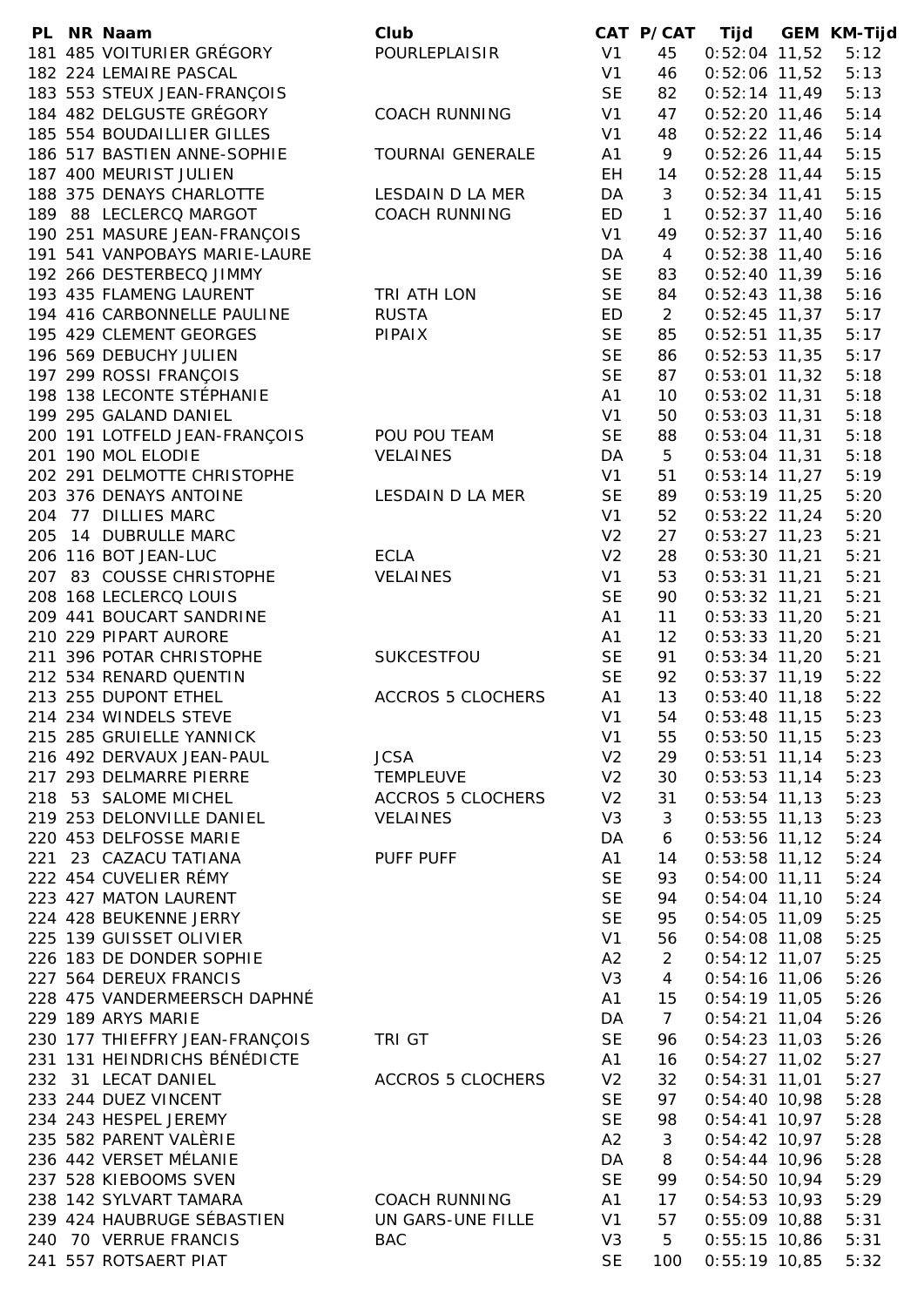|  | PL NR Naam                      | Club                     |                | CAT P/CAT       | Tijd                      | <b>GEM KM-Tijd</b> |
|--|---------------------------------|--------------------------|----------------|-----------------|---------------------------|--------------------|
|  | 242 555 HUVENNE GAUTHIER        |                          | <b>SE</b>      | 101             | $0:55:20$ 10,84           | 5:32               |
|  | 243 201 DEBAUAY JEAN-CHRISTOPHE |                          | V <sub>1</sub> | 58              | $0:55:21$ 10,84           | 5:32               |
|  | 244 236 SOETENS FRANÇOIS        |                          | <b>SE</b>      | 102             | $0:55:23$ 10,83           | 5:32               |
|  | 245 226 COLIN PASCAL            |                          | V1             | 59              | $0:55:25$ 10,83           | 5:32               |
|  | 246 28 LEPLAE JEAN-YVES         | <b>FLOC</b>              | V <sub>2</sub> | 33              | $0:55:26$ 10,82           | 5:33               |
|  | 247 352 LECLERCQ ANNE           |                          | A <sub>1</sub> | 18              | $0:55:32$ 10,80           | 5:33               |
|  | 248 425 DESMONT CATHERINE       | UN GARS-UNE FILLE        | A <sub>1</sub> | 19              | $0:55:37$ 10,79           | 5:34               |
|  | 249 134 GOSSIAUX PATRICK        |                          | V <sub>3</sub> | 6               | $0:55:40$ 10,78           | 5:34               |
|  | 250 108 GRULOIS JOSEPH          | <b>JCSA</b>              | V3             | $\overline{7}$  | $0:55:41$ 10,78           | 5:34               |
|  | 251 241 DELPLACE MARIE LAURE    |                          | DA             | 9               | $0:55:42$ 10,77           | 5:34               |
|  | 252 398 CASSE HENRY             | <b>TEMPLEUVE</b>         | V <sub>2</sub> | 34              | $0:55:45$ 10,76           | 5:35               |
|  | 253 372 CORNU JULIE             | <b>PIPAIX</b>            | A1             | 20              | $0:55:46$ 10,76           | 5:35               |
|  | 254 197 PICRON OLIVIER          | PIPAIX                   | V <sub>1</sub> | 60              | $0:55:47$ 10,76           | 5:35               |
|  | 255 549 TAMBOUR SOPHIE          |                          | DA             | 10 <sup>°</sup> | $0:55:47$ 10,76           | 5:35               |
|  | 256 149 THOMAES STÉPHANIE       |                          | DA             | 11              | $0:55:56$ 10,73           | 5:36               |
|  | 257 383 FOUCART MATHIEU         |                          | <b>SE</b>      | 103             | $0:55:57$ 10,72           | 5:36               |
|  | 258 99 DEGRANDE CHRISTOPHE      | <b>MMM</b>               | V <sub>1</sub> | 61              | $0:56:11$ 10,68           | 5:37               |
|  | 259 411 FOUCART PASCALINE       |                          | A <sub>1</sub> | 21              | $0:56:16$ 10,66           | 5:38               |
|  | 260 157 VANDER MASSEN MARC      | ENFER DES COLLINES       | V <sub>2</sub> | 35              | $0:56:20$ 10,65           | 5:38               |
|  | 261 184 TUYTTENS CARL           | <b>VELAINES</b>          | V <sub>2</sub> | 36              | $0:56:21$ 10,65           | 5:38               |
|  | 262 228 POTAR SYLVIA            | SUKCESTFOU               | A <sub>1</sub> | 22              | $0:56:22$ 10,64           | 5:38               |
|  | 263 283 DEPOORTER MARIE-JULIE   |                          | ED             | 3               | $0:56:24$ 10,64           | 5:38               |
|  | 264 68 STROBBE YVES             | <b>VELAINES</b>          | V <sub>2</sub> | 37              | $0:56:30$ 10,62           | 5:39               |
|  | 265 470 SCOLART DIDIER          |                          | V <sub>1</sub> | 62              | $0:56:38$ 10,59           | 5:40               |
|  | 266 515 BAUDENS RÉMY            |                          | <b>SE</b>      | 104             | $0:56:43$ 10,58           | 5:40               |
|  | 267 269 BERBEN MAUD             | <b>CNDK</b>              | ED             | $\overline{4}$  | $0:56:44$ 10,58           | 5:40               |
|  | 268 59 DAME JEAN-MARIE          | TORTUES MESLINOISES      | V <sub>2</sub> | 38              | $0:56:46$ 10,57           | 5:41               |
|  | 269 210 LACANTE CORENTIN        | <b>JCSA</b>              | <b>SE</b>      | 105             |                           | 5:41               |
|  |                                 |                          | A1             |                 | $0:56:53$ 10,55           |                    |
|  | 270 161 SLIMANI PEGGY           |                          |                | 23              | $0:57:01$ 10,52           | 5:42               |
|  | 271 235 CAUTRIEZ MELISSA        |                          | DA             | 12              | $0:57:04$ 10,51           | 5:42               |
|  | 272 356 LECLERCQ SYBILLE        | <b>KAIN B</b>            | A2             | $\overline{4}$  | $0:57:06$ 10,51           | 5:43               |
|  | 273 514 CHEVALIER THOMAS        |                          | <b>SE</b>      | 106             | $0:57:09$ 10,50           | 5:43               |
|  | 274 355 PLATEAU VÉRONIQUE       | <b>KAIN B</b>            | A2             | 5               | $0:57:10$ 10,50           | 5:43               |
|  | 275 79 DESLEE ERIC              | <b>KAIN B</b>            | V <sub>2</sub> | 39              | $0:57:14$ 10,48           | 5:43               |
|  | 276 572 VAN AELST MICKAËL       |                          | <b>SE</b>      |                 | 107  0:57:15  10,48  5:44 |                    |
|  | 277 133 DUMONT ARIANE           |                          | A3             | $\overline{4}$  | $0:57:19$ 10,47           | 5:44               |
|  | 278 459 PONCHAU JEAN-PAUL       |                          | V3             | 8               | $0:57:21$ 10,46           | 5:44               |
|  | 279 468 HEMPTE MICHEL           |                          | V <sub>2</sub> | 40              | $0:57:21$ 10,46           | 5:44               |
|  | 280 353 DORCHY QUENTIN          | <b>TEMPLEUVE</b>         | V1             | 63              | $0:57:22$ 10,46           | 5:44               |
|  | 281 434 PILETTE FABRICE         |                          | V1             | 64              | $0:57:22$ 10,46           | 5:44               |
|  | 282 471 MOREL CAMILLE           |                          | DA             | 13              | $0:57:23$ 10,46           | 5:44               |
|  | 283 219 DELAUNOY JEAN           |                          | V <sub>2</sub> | 41              | $0:57:29$ 10,44           | 5:45               |
|  | 284 499 DEGRYSE PIERRE          |                          | V <sub>2</sub> | 42              | $0:57:31$ 10,43           | 5:45               |
|  | 285 556 DASSONVILLE CATHERINE   |                          | DA             | 14              | $0:57:32$ 10,43           | 5:45               |
|  | 286 170 REYBROECK LAURENCE      | <b>ECLATES PERUWELZ</b>  | A1             | 24              | $0:57:39$ 10,41           | 5:46               |
|  | 287 56 DELABASSÉE VINCIANE      |                          | A1             | 25              | $0:57:40$ 10,40           | 5:46               |
|  | 288 469 MASSIN LUCIE            | ADDM OGY                 | DA             | 15              | $0:57:46$ 10,39           | 5:47               |
|  | 289 363 SIMON XAVIER            |                          | V <sub>2</sub> | 43              | $0:57:48$ 10,38           | 5:47               |
|  | 290 81 CAPRON VINCENT           | <b>ACCROS 5 CLOCHERS</b> | V1             | 65              | $0:57:51$ 10,37           | 5:47               |
|  | 291 502 DUBUISSON LAURE         |                          | DA             | 16              | $0:57:57$ 10,35           | 5:48               |
|  | 292 368 WATTECAMPS DAVID        |                          | V <sub>1</sub> | 66              | $0:58:06$ 10,33           | 5:49               |
|  | 293 265 BOCQUILLET GUILLAUME    |                          | <b>SE</b>      | 108             | $0:58:07$ 10,32           | 5:49               |
|  | 294 162 LISON LEO               |                          | V1             | 67              | $0:58:08$ 10,32           | 5:49               |
|  | 295 538 NEF LUDOVIC             | <b>JUPITEAM</b>          | <b>SE</b>      | 109             | $0:58:09$ 10,32           | 5:49               |
|  | 296 474 DUQUENNOY CINDY         |                          | DA             | 17              | $0:58:10$ 10,32           | 5:49               |
|  | 297 379 LEFERME MATTHIEU        |                          | <b>SE</b>      | 110             | $0:58:13$ 10,31           | 5:49               |
|  | 298 105 HEREMANS AIMÉ           |                          | V3             | 9               | $0:58:14$ 10,30           | 5:49               |
|  | 299 179 VAESEN STÉPHANIE        |                          | A1             | 26              | $0:58:15$ 10,30           | 5:49               |
|  | 300 185 MAUROY ANNE             |                          | A2             | 6               | $0:58:17$ 10,29           | 5:50               |
|  | 301 15 LEBLON ISABELLE          |                          | A2             | $\overline{7}$  | $0:58:19$ 10,29           | 5:50               |
|  | 302 401 MESTDAGH VINCENT        | <b>JC HERINNES</b>       | V1             | 68              | $0:58:21$ 10,28           | 5:50               |
|  |                                 |                          |                |                 |                           |                    |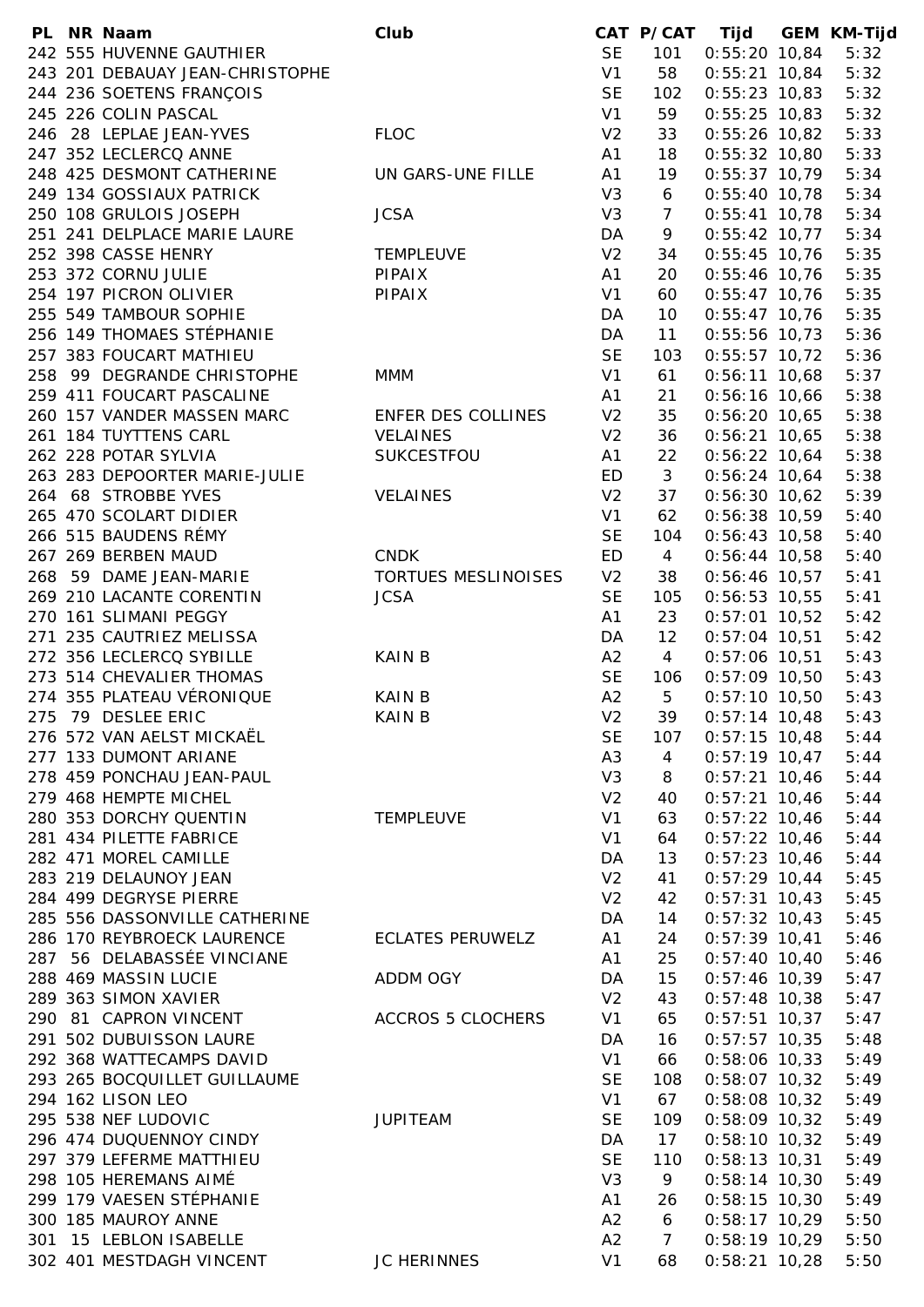|  | PL NR Naam                         | Club                     |                | CAT P/CAT       | Tijd            |      | <b>GEM KM-Tijd</b> |
|--|------------------------------------|--------------------------|----------------|-----------------|-----------------|------|--------------------|
|  | 303 100 FATREZ MARIE               | <b>LIMACE</b>            | A1             | 27              | $0:58:22$ 10,28 |      | 5:50               |
|  | 304 227 DESCHAEPMEESTER PASCAL     |                          | V <sub>1</sub> | 69              | $0:58:25$ 10,27 |      | 5:50               |
|  | 305 460 PONCHAU VINCENT            |                          | V <sub>1</sub> | 70              | $0:58:26$ 10,27 |      | 5:51               |
|  | 306 461 HEMPTE GUY                 |                          | V <sub>2</sub> | 44              | $0:58:27$ 10,27 |      | 5:51               |
|  | 307 180 BRASSART DOMINIQUE         | <b>ATH RUNNERS</b>       | V <sub>2</sub> | 45              | $0:58:27$ 10,27 |      | 5:51               |
|  | 308 16 WILLOCQ JEAN-LUC            | TRI ATH LON              | V <sub>2</sub> | 46              | $0:58:28$ 10,26 |      | 5:51               |
|  | 309 262 DE CRAENE THOMAS           |                          |                |                 |                 |      | 5:51               |
|  |                                    |                          | EH.            | 15              | $0:58:28$ 10,26 |      |                    |
|  | 310 261 DE CRAENE JEAN-PHILIPPE    |                          | <b>SE</b>      | 111             | $0:58:33$ 10,25 |      | 5:51               |
|  | 311 300 KINT VANESSA               |                          | A1             | 28              | $0:58:34$ 10,24 |      | 5:51               |
|  | 312 522 STAS JOHNNY                |                          | <b>SE</b>      | 112             | $0:58:36$ 10,24 |      | 5:52               |
|  | 313 384 DELAUNOY JACQUES           |                          | V <sub>2</sub> | 47              | $0:58:41$ 10,22 |      | 5:52               |
|  | 314 36 DELCROIX PATRICK            | <b>JCSA</b>              | V <sub>2</sub> | 48              | $0:58:43$ 10,22 |      | 5:52               |
|  | 315 258 SLABBINCK AURELIEN         |                          | <b>SE</b>      | 113             | $0:58:44$ 10,22 |      | 5:52               |
|  | 316 430 DERVAUX GAËTAN             |                          | V <sub>1</sub> | 71              | $0:58:45$ 10,21 |      | 5:53               |
|  | 317 508 VIAENE DAVID               | <b>PIPAIX</b>            | V <sub>1</sub> | 72              | $0:58:51$ 10,20 |      | 5:53               |
|  | 318 367 YSEUX BERNARD              |                          | V <sub>3</sub> | 10              | $0:58:59$ 10,17 |      | 5:54               |
|  | 319 371 SIMONET CATHERINE          |                          | A <sub>1</sub> | 29              | $0:59:12$ 10,14 |      | 5:55               |
|  |                                    | <b>PIPAIX</b>            |                |                 |                 |      |                    |
|  | 320 447 FORNER OLIVIER             |                          | V <sub>1</sub> | 73              | $0:59:17$ 10,12 |      | 5:56               |
|  | 321 433 BRUNIN FRANÇOIS            |                          | <b>SE</b>      | 114             | $0:59:19$ 10,12 |      | 5:56               |
|  | 322 288 CALLEWAERT STÉPHANIE       |                          | A <sub>1</sub> | 30              | $0:59:21$ 10,11 |      | 5:56               |
|  | 323 406 DUGAUQUIER CATHERINE       |                          | DA             | 18              | $0:59:29$ 10,09 |      | 5:57               |
|  | 324 392 DE LANGHE BRUNO            | EFT.                     | V <sub>2</sub> | 49              | 0:59:29 10,09   |      | 5:57               |
|  | 325 98 GRULOIS ERIC                |                          | V <sub>1</sub> | 74              | $0:59:31$ 10,08 |      | 5:57               |
|  | 326 361 STOCKMAN ANOUCHKA          |                          | A2             | 8               | $0:59:32$ 10,08 |      | 5:57               |
|  | 327 84 BOHEMS ANDRÉ                | <b>ACCROS 5 CLOCHERS</b> | V <sub>2</sub> | 50              | $0:59:34$ 10,07 |      | 5:57               |
|  | 328 568 BOUKO VALÉRIE              |                          | DA             | 19              | $0:59:35$ 10,07 |      | 5:58               |
|  | 329 518 DECOTTIGNIES JEAN-FRANÇOIS |                          | V <sub>1</sub> | 75              | $0:59:36$ 10,07 |      | 5:58               |
|  |                                    |                          |                |                 |                 |      |                    |
|  | 330 524 XXX XXX                    |                          | <b>SE</b>      | 115             | $0:59:37$ 10,06 |      | 5:58               |
|  | 331 103 DUHAMEL MARINA             |                          | A2             | 9               | $0:59:39$ 10,06 |      | 5:58               |
|  | 332 389 VANHOUTTE CINDY            |                          | DA             | 20              | $0:59:41$ 10,05 |      | 5:58               |
|  | 333 198 LABUCHE ANTOINE            |                          | <b>SE</b>      | 116             | $0:59:42$ 10,05 |      | 5:58               |
|  | 334 123 LECLERCQ NATALIE           |                          | A2             | 10 <sup>°</sup> | $0:59:43$ 10,05 |      | 5:58               |
|  | 335 438 GODEFROID JOHAN            |                          | V <sub>1</sub> | 76              | $0:59:44$ 10,04 |      | 5:58               |
|  | 336 144 CALONNE ANNE-SOPHIE        | <b>PIPAIX</b>            | DA             | 21              | $0:59:49$ 10,03 |      | 5:59               |
|  | 337 124 LECLERCQ MICHEL            | C TEAM                   | V <sub>3</sub> | 11              | $0:59:52$ 10,02 |      | 5:59               |
|  | 338 112 BAELE LUDIVINE             |                          | DA             | 22              | $0:59:56$ 10,01 |      | 6:00               |
|  | 339 111 GRULOIS MICHAËL            | <b>B BETES DE COURSE</b> | <b>SE</b>      | 117             | $0:59:57$ 10,01 |      | 6:00               |
|  |                                    |                          |                |                 |                 |      |                    |
|  | 340 359 CUVELIER THIERRY           | <b>JCSA</b>              | V <sub>2</sub> | 51              | $0:59:57$ 10,01 |      | 6:00               |
|  | 341 97 BERTON DAVID                |                          | <b>SE</b>      | 118             | $0:59:59$ 10,00 |      | 6:00               |
|  | 342 544 VAN COPPENOLLE GUILLAUME   |                          | <b>SE</b>      | 119             | 1:00:00 10,00   |      | 6:00               |
|  | 343 6 LEERSNYDER DELPHINE          |                          | A <sub>1</sub> | 31              | 1:00:01 10,00   |      | 6:00               |
|  | 344 456 BROU XAVIER                |                          | V <sub>2</sub> | 52              | 1:00:02 9,99    |      | 6:00               |
|  | 345 419 LEMAN PIERRE HENRI         |                          | V <sub>1</sub> | 77              | $1:00:12$ 9,97  |      | 6:01               |
|  | 346 486 SCORNICIEL MARYLENE        |                          | A2             | 11              | $1:00:13$ 9,96  |      | 6:01               |
|  | 347 440 PLATTEAU OLIVIER           | ADDM OGY                 | V <sub>1</sub> | 78              | $1:00:14$ 9,96  |      | 6:01               |
|  | 348 439 GUTIERREZ ANGEL            | OBJ                      | V <sub>2</sub> | 53              | $1:00:15$ 9,96  |      | 6:01               |
|  | 349 128 PLATTEEUW TANIA            | <b>PIPAIX</b>            |                |                 |                 |      |                    |
|  |                                    |                          | A1             | 32              | $1:00:17$ 9,95  |      | 6:02               |
|  | 350 412 CASTELEYN LAURENCE         | ACRHO BAT                | A1             | 33              | $1:00:21$ 9,94  |      | 6:02               |
|  | 351 500 DENYS MYRIAM               | <b>VELAINES</b>          | A <sub>1</sub> | 34              | $1:00:21$ 9,94  |      | 6:02               |
|  | 352 519 DECRETON CEDRIC            |                          | V <sub>1</sub> | 79              | $1:00:23$ 9,94  |      | 6:02               |
|  | 353 101 MAHUT OLIVIER              |                          | V <sub>1</sub> | 80              | $1:00:24$ 9,93  |      | 6:02               |
|  | 354 249 PAUWELS JEAN-PAUL          | SUKCESTFOU               | V <sub>2</sub> | 54              | $1:00:25$ 9,93  |      | 6:02               |
|  | 355 516 BOUTRY EMMANUELLE          |                          | A1             | 35              | $1:00:28$ 9,92  |      | 6:03               |
|  | 356 369 EVRARD FABIENNE            |                          | A2             | 12              | $1:00:29$ 9,92  |      | 6:03               |
|  | 357 209 GOIN FLORENT               | <b>STANDARD</b>          | <b>SE</b>      | 120             | 1:00:31         | 9,91 | 6:03               |
|  | 358 292 BAYART CHRISTINE           |                          | A2             | 13              | $1:00:40$ 9,89  |      | 6:04               |
|  | 359 113 VANDERHAEGEN JACQUES       |                          |                | 55              | $1:00:41$ 9,89  |      | 6:04               |
|  |                                    | <b>VELAINES</b>          | V <sub>2</sub> |                 |                 |      |                    |
|  | 360 54 MALATERRE GILLES            | NO MACADAM STAR          | V <sub>3</sub> | 12              | $1:00:42$ 9,88  |      | 6:04               |
|  | 361 567 FONTAINE LAURIE            |                          | DA             | 23              | $1:00:45$ 9,88  |      | 6:04               |
|  | 362 450 FONTAINE FANNY             |                          | DA             | 24              | $1:00:46$ 9,87  |      | 6:05               |
|  | 363 550 TAMBOUR CAMILLE            |                          | DA             | 25              | $1:00:46$ 9,87  |      | 6:05               |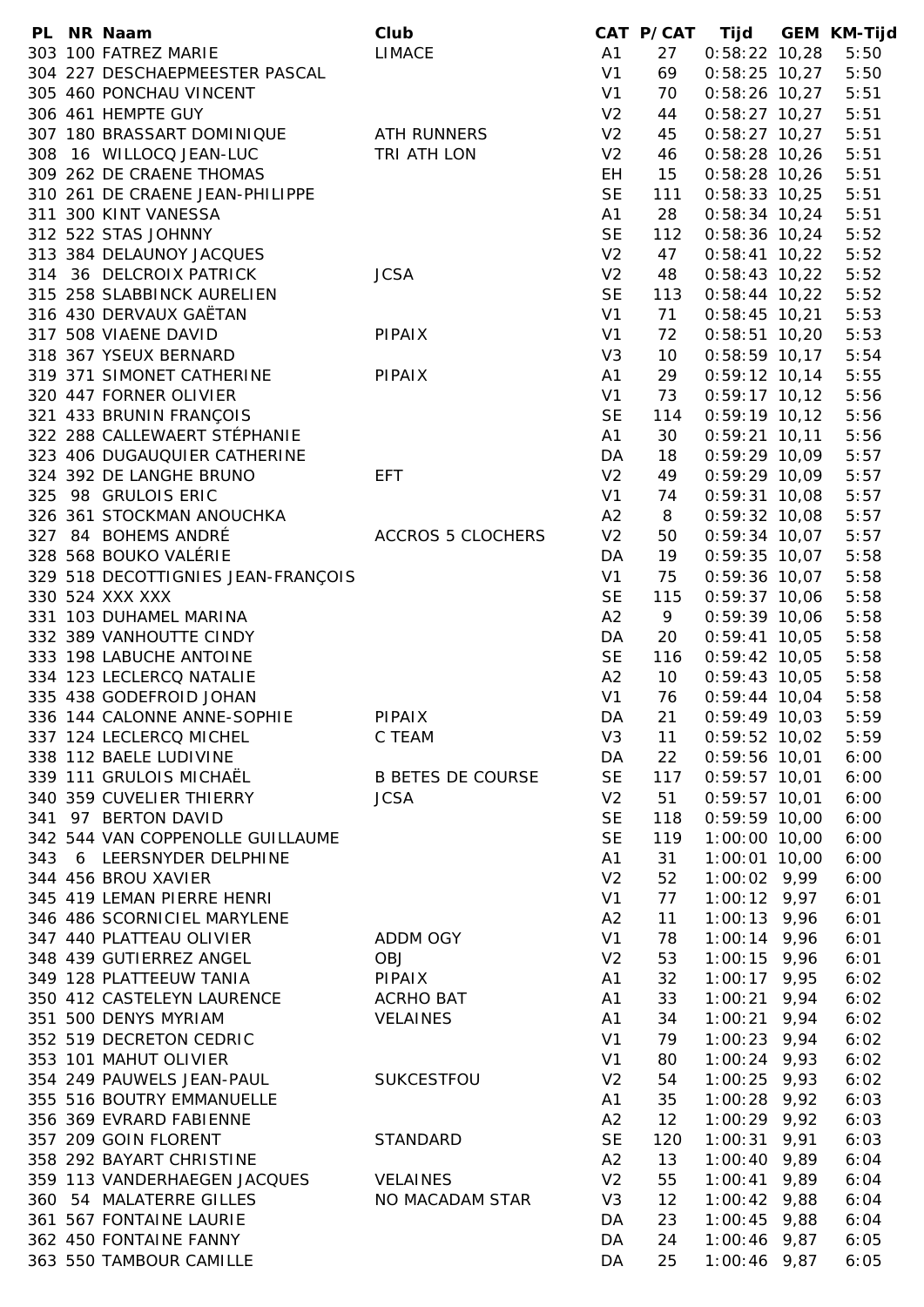|     | PL NR Naam                       | Club                  |                | CAT P/CAT      | Tijd           |      | <b>GEM KM-Tijd</b> |
|-----|----------------------------------|-----------------------|----------------|----------------|----------------|------|--------------------|
|     | 364 536 DEMAN ALINE              |                       | DA             | 26             | 1:00:51        | 9,86 | 6:05               |
|     | 365 73 GHILGEMYN SANDRINE        |                       | A1             | 36             | $1:00:59$ 9,84 |      | 6:06               |
|     | 366 410 PIERQUIN SABINE          | <b>JC HERINNES</b>    | A2             | 14             | $1:01:00$ 9,84 |      | 6:06               |
|     | 367 237 COLIN DAVID              |                       | <b>SE</b>      | 121            | $1:01:02$ 9,83 |      | 6:06               |
|     | 368 187 TEIXEIRA PHILIPPE        |                       | <b>SE</b>      | 122            | $1:01:03$ 9,83 |      | 6:06               |
|     | 369 93 SLABBINCK JACQUES         | <b>SPHO</b>           | V <sub>2</sub> | 56             | $1:01:15$ 9,80 |      | 6:07               |
|     | 370 402 VANSTEENBRUGGE DOMINIQUE | JC HERINNES           | A2             | 15             | $1:01:24$ 9,77 |      | 6:08               |
|     | 371 465 PERSYN ANTOINE           |                       | <b>SE</b>      |                |                |      |                    |
|     |                                  |                       |                | 123            | $1:01:32$ 9,75 |      | 6:09               |
| 372 | 11 DEVOGHEL LAURENT              | <b>MMM</b>            | V <sub>1</sub> | 81             | $1:01:37$ 9,74 |      | 6:10               |
| 373 | 3 DELECROIX OLIVIA               |                       | A <sub>1</sub> | 37             | $1:01:46$ 9,71 |      | 6:11               |
|     | 374 535 LECLERCQ JOSÉPHINE       |                       | DA             | 27             | $1:01:49$ 9,71 |      | 6:11               |
|     | 375 48 MARTIN NATHALIE           |                       | A1             | 38             | $1:01:50$ 9,70 |      | 6:11               |
|     | 376 49 NUTTE GAUTHIER            |                       | <b>SE</b>      | 124            | $1:01:50$ 9,70 |      | 6:11               |
|     | 377 175 MARBAIX JEAN FRANCOIS    |                       | V <sub>1</sub> | 82             | $1:01:52$ 9,70 |      | 6:11               |
|     | 378 208 DECALUWÉ SIMON           | JEUNESSE SAINT MAUR   | <b>SE</b>      | 125            | $1:01:55$ 9,69 |      | 6:12               |
|     | 379 560 EMARE DIMITRI            |                       | <b>SE</b>      | 126            | 1:02:01        | 9,67 | 6:12               |
|     | 380 409 THIEBAUT STÉPHANE        |                       | V1             | 83             | 1:02:11        | 9,65 | 6:13               |
|     | 381 547 GLORIEUX BENOIT          |                       | A2             | 16             | $1:02:12$ 9,65 |      | 6:13               |
|     | 382 92 LECONTE BRIGITTE          |                       | A <sub>3</sub> | 5              | $1:02:19$ 9,63 |      | 6:14               |
|     | 383 250 DUBOIS JEAN-MARIE        | <b>JCSA</b>           | V <sub>2</sub> | 57             |                |      | 6:14               |
|     |                                  |                       |                |                | $1:02:21$ 9,62 |      |                    |
|     | 384 200 DECOCK STÉPHANIE         |                       | A1             | 39             | $1:02:23$ 9,62 |      | 6:14               |
|     | 385 205 DELBECQ JENNY            | POPUELLES DREAM TEAM  | DA             | 28             | $1:02:24$ 9,62 |      | 6:14               |
|     | 386 405 STEPHANY CHARLOTTE       |                       | DA             | 29             | $1:02:24$ 9,62 |      | 6:14               |
|     | 387 404 STEPHANY FRANÇOIS        |                       | <b>SE</b>      | 127            | $1:02:36$ 9,58 |      | 6:16               |
|     | 388 155 OPSOMER NICOLAS          |                       | <b>SE</b>      | 128            | $1:02:37$ 9,58 |      | 6:16               |
|     | 389 257 HERNOE MARINE            |                       | DA             | 30             | $1:02:37$ 9,58 |      | 6:16               |
|     | 390 104 DELONVILLE ALAIN         | <b>VELAINES</b>       | V <sub>3</sub> | 13             | $1:02:38$ 9,58 |      | 6:16               |
| 391 | 27 CALONNE EDDY                  | PIPAIX                | <b>SE</b>      | 129            | $1:02:39$ 9,58 |      | 6:16               |
|     | 392 274 DESTREBECQ GERY          | <b>SPHO</b>           | V <sub>1</sub> | 84             | $1:02:39$ 9,58 |      | 6:16               |
|     | 393 289 MAUROY FRÉDÉRIC          | <b>SPHO</b>           | V <sub>1</sub> | 85             | $1:02:47$ 9,56 |      | 6:17               |
|     | 394 21 MEURISSE JEAN             | <b>SPHO</b>           | V <sub>2</sub> | 58             | $1:02:51$ 9,55 |      | 6:17               |
|     | 395 248 ROTSAERT BRICE           |                       | <b>SE</b>      | 130            | $1:02:52$ 9,54 |      | 6:17               |
|     |                                  |                       |                |                |                |      |                    |
|     | 396 22 CASIER ARIANE             | <b>SPHO</b>           | A <sub>3</sub> | 6              | $1:02:53$ 9,54 |      | 6:17               |
|     | 397 216 HEMPTE SYLVIE            | <b>VELAINES</b>       | A2             | 17             | $1:02:54$ 9,54 |      | 6:17               |
|     | 398 212 QUINTIN PIERRE           | <b>BAC</b>            | V <sub>2</sub> | 59             | $1:02:57$ 9,53 |      | 6:18               |
|     | 399 60 PARENT JOSÉ               | TORTUES MESLINOISES   | V <sub>3</sub> | 14             | $1:02:58$ 9,53 |      | 6:18               |
|     | 400 136 MALICE BARBARA           | <b>LIMACE</b>         | A1             | 40             | $1:03:00$ 9,52 |      | 6:18               |
|     | 401 548 ROCHEZ SÉBASTIEN         |                       | V <sub>1</sub> | 86             | $1:03:06$ 9,51 |      | 6:19               |
|     | 402 71 CLAERHOUT FILIP           | <b>JCSA</b>           | V <sub>3</sub> | 15             | $1:03:07$ 9,51 |      | 6:19               |
|     | 403 432 FLAMAND YVES             |                       | V <sub>1</sub> | 87             | $1:03:10$ 9,50 |      | 6:19               |
|     | 404 238 CLERX ANNE               |                       | A2             | 18             | 1:03:11        | 9,50 | 6:19               |
|     | 405 284 BARRY HÉLÈNE             | <b>USBW</b>           | A2             | 19             | $1:03:17$ 9,48 |      | 6:20               |
|     | 406 286 GRUIELLE ADELYNE         | <b>USBW</b>           | ED             | 5              | $1:03:18$ 9,48 |      | 6:20               |
|     | 407 529 VERSERT ELODIE           |                       | DA             | 31             | $1:03:20$ 9,47 |      | 6:20               |
|     | 408 503 DINGS HENRIANE           |                       | A <sub>3</sub> | $\overline{7}$ | $1:03:21$ 9,47 |      | 6:20               |
|     | 409 565 WINDELS ARTHUR           | <b>VELAINES</b>       | V <sub>3</sub> | 16             | $1:03:22$ 9,47 |      | 6:20               |
|     |                                  |                       |                |                |                |      |                    |
|     | 410 86 DERMAUT LUC               |                       | V <sub>2</sub> | 60             | $1:03:23$ 9,47 |      | 6:20               |
|     | 411 458 PEUTTE SYLVIE            | <b>VELAINES</b>       | A2             | 20             | $1:03:24$ 9,46 |      | 6:20               |
|     | 412 472 BOUCAUT ALAIN            |                       | V <sub>1</sub> | 88             | $1:03:24$ 9,46 |      | 6:20               |
|     | 413 487 ROUSSEAU NATHALIE        |                       | A1             | 41             | $1:03:26$ 9,46 |      | 6:21               |
|     | 414 484 STEVINS CEDRIC           |                       | <b>SE</b>      | 131            | $1:03:27$ 9,46 |      | 6:21               |
|     | 415 267 DEWAELLE MATTHIEU        |                       | EH             | 16             | $1:03:35$ 9,44 |      | 6:22               |
|     | 416 145 CLERX ISABELLE           | <b>SPHO</b>           | A2             | 21             | $1:03:37$ 9,43 |      | 6:22               |
|     | 417 240 DEHEM EMMANUELLE         |                       | DA             | 32             | $1:03:38$ 9,43 |      | 6:22               |
|     | 418 407 COLLIE ANNE              |                       | A1             | 42             | $1:03:44$ 9,41 |      | 6:22               |
|     | 419 294 MOUTURY CORALIE          |                       | A1             | 43             | $1:03:46$ 9,41 |      | 6:23               |
|     | 420 130 VAN NEROM EDDY           | <b>RSCA</b>           | V <sub>1</sub> | 89             | $1:03:49$ 9,40 |      | 6:23               |
|     | 421 140 DUVEILLIER ANGÉLIQUE     |                       | A2             | 22             | $1:03:50$ 9,40 |      | 6:23               |
|     | 422 214 MOULIN OLIVIER           |                       |                |                |                |      |                    |
|     |                                  |                       | V1             | 90             | $1:03:53$ 9,39 |      | 6:23               |
|     | 423 215 DURIEUX AGNÈS            | <b>TEAM RAIDLIGHT</b> | A2             | 23             | $1:04:03$ 9,37 |      | 6:24               |
|     | 424 239 CASSAERT MARIE           |                       | A1             | 44             | $1:04:10$ 9,35 |      | 6:25               |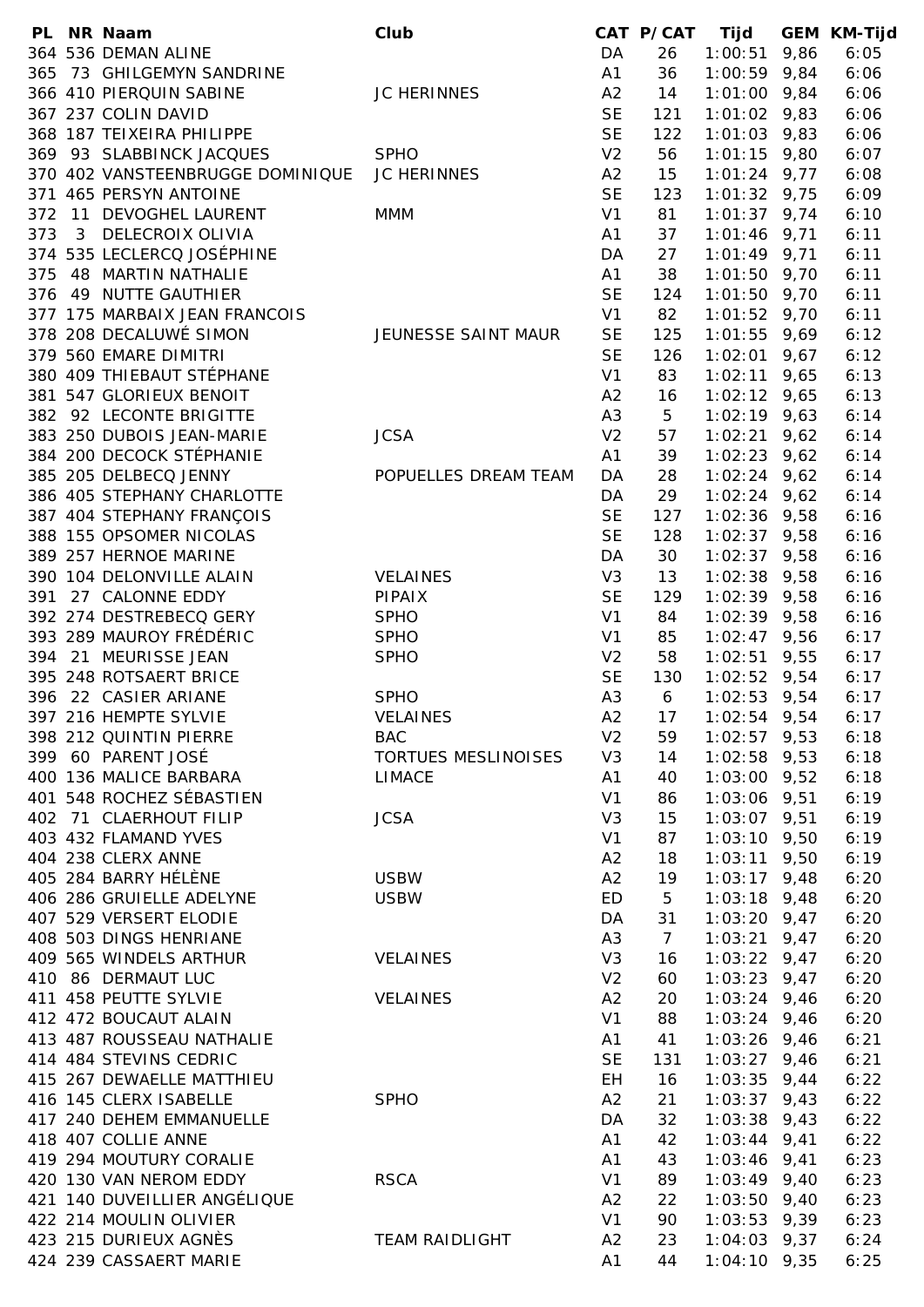|         | PL NR Naam                      | Club                     |                | CAT P/CAT | Tijd           | <b>GEM KM-Tijd</b> |
|---------|---------------------------------|--------------------------|----------------|-----------|----------------|--------------------|
|         | 425 76 DI VITA ROCCO            | <b>JCSA</b>              | V3             | 17        | $1:04:20$ 9,33 | 6:26               |
|         | 426 527 PHILIPPE JEAN-FRANÇOIS  |                          | V <sub>1</sub> | 91        | $1:04:21$ 9,32 | 6:26               |
|         | 427 40 DUPONCHELLE GILLES       |                          | V <sub>1</sub> | 92        | $1:04:22$ 9,32 | 6:26               |
|         | 428 296 VAN CAUWENBERGHE SOPHIE |                          | A <sub>1</sub> | 45        | $1:04:23$ 9,32 | 6:26               |
|         | 429 192 DEVOS CHRISTINE         | <b>VELAINES</b>          | A2             | 24        | $1:04:27$ 9,31 | 6:27               |
|         | 430 74 VAN LEENDERT LUDOVIC     |                          | <b>SE</b>      | 132       | $1:04:35$ 9,29 | 6:28               |
|         | 431 537 STEVENS LAURENT         | <b>ACCROS 5 CLOCHERS</b> | V <sub>1</sub> | 93        | $1:04:36$ 9,29 | 6:28               |
|         | 432 478 LEGER STEPHANIE         |                          | A <sub>1</sub> | 46        | $1:04:39$ 9,28 | 6:28               |
|         | 433 479 FAVIER GUY              |                          | V <sub>1</sub> | 94        | $1:04:43$ 9,27 | 6:28               |
|         | 434 203 LEQUENNE LAETITIA       |                          |                |           |                |                    |
|         |                                 |                          | A1             | 47        | $1:04:48$ 9,26 | 6:29               |
|         | 435 55 HONORÉ CLAIRE            |                          | A <sub>1</sub> | 48        | $1:04:49$ 9,26 | 6:29               |
|         | 436 431 DE BREUCK ANNE          |                          | A2             | 25        | $1:05:06$ 9,22 | 6:31               |
|         | 437 158 LEQUENNE ANNE           | ENFER DES COLLINES       | A2             | 26        | $1:05:19$ 9,19 | 6:32               |
|         | 438 370 GRULOIS DIMITRI         |                          | V <sub>1</sub> | 95        | $1:05:25$ 9,17 | 6:32               |
|         | 439 551 MAES RONALD             |                          | V <sub>2</sub> | 61        | $1:05:29$ 9,16 | 6:33               |
|         | 440 580 SALVAGNAC UGO           |                          | <b>SE</b>      | 133       | $1:05:30$ 9,16 | 6:33               |
|         | 441 217 VAN DURMEN CHRISTOPHE   | COSINUS                  | V <sub>1</sub> | 96        | $1:05:31$ 9,16 | 6:33               |
|         | 442 354 ABELE ALEXANDRA         |                          | DA             | 33        | $1:05:32$ 9,16 | 6:33               |
|         | 443 436 SLAETS PASCALE          |                          | A2             | 27        | $1:05:41$ 9,13 | 6:34               |
|         | 444 378 DE KETELE JULIE         | JC HERINNES              | A1             | 49        | $1:05:43$ 9,13 | 6:34               |
|         | 445 91 DUFOUR DIMITRI           |                          | <b>SE</b>      | 134       | $1:05:46$ 9,12 | 6:35               |
|         | 446 90 WEYTSMAN CÉLINE          | <b>COACH RUNNING</b>     | DA             | 34        | $1:05:48$ 9,12 | 6:35               |
|         | 447 426 DETOURNAY JEAN-BERNARD  |                          | V <sub>1</sub> | 97        | $1:05:50$ 9,11 | 6:35               |
|         | 448 481 DEWITTE FABIENNE        | LES GENS D ERE           | A1             | 50        | $1:06:00$ 9,09 | 6:36               |
|         | 449 445 WINBERG ALEXANDRA       |                          | A <sub>1</sub> | 51        | $1:06:03$ 9,08 | 6:36               |
| 450     | 7 MOUMNI SABRI                  |                          | V <sub>1</sub> | 98        | $1:06:04$ 9,08 | 6:36               |
|         | 451 181 CHRISTIAENS ISABELLE    |                          | A <sub>1</sub> | 52        | $1:06:05$ 9,08 | 6:36               |
|         |                                 |                          |                |           |                |                    |
|         | 452 182 WARLOP BERNARD          |                          | V <sub>1</sub> | 99        | $1:06:15$ 9,06 | 6:37               |
|         | 453 163 RASSEMONT NATHALIE      |                          | A1             | 53        | $1:06:18$ 9,05 | 6:38               |
|         | 454 32 DASSONVILLE XAVIER       | CEUX DU LAC              | V <sub>2</sub> | 62        | $1:06:22$ 9,04 | 6:38               |
|         | 455 222 DELRUE SOFIE            |                          | A1             | 54        | $1:06:27$ 9,03 | 6:39               |
|         | 456 539 NICOLAS MARC-ALFRED     | <b>COACH RUNNING</b>     | <b>SE</b>      | 135       | $1:06:28$ 9,03 | 6:39               |
|         | 457 220 MARIAGE VIRGINIE        |                          | A1             | 55        | $1:06:30$ 9,02 | 6:39               |
|         | 458 510 LABRIQUE SOPHIE         |                          | DA             | 35        | $1:06:31$ 9,02 | 6:39               |
|         | 459 221 MARIAGE MICHEL          | <b>BAC</b>               | V <sub>3</sub> | 18        | $1:06:32$ 9,02 | 6:39               |
|         | 460 89 PLOVIER ALINE            | <b>GAZ AILES</b>         | A1             | 56        | $1:06:33$ 9,02 | 6:39               |
|         | 461 393 POLLET STÉPHANE         | ACCROS 5 CLOCHERS        | V1             | 100       | $1:06:34$ 9,01 | 6:39               |
|         | 462 473 DOROSEV ADO             | <b>ACCROS 5 CLOCHERS</b> | V <sub>2</sub> | 63        | $1:06:38$ 9,00 | 6:40               |
|         | 463 394 LECLERCQ PHILIPPE       | <b>ACCROS 5 CLOCHERS</b> | V <sub>1</sub> | 101       | $1:06:49$ 8,98 | 6:41               |
|         | 464 364 DOCHY LAURENT           |                          | <b>SE</b>      | 136       | $1:06:50$ 8,98 | 6:41               |
|         | 465 42 FONTAINE CHRISTELLE      | <b>TEMPLEUVE</b>         | A2             | 28        | $1:06:53$ 8,97 | 6:41               |
|         | 466 194 BERNARD KATTY           |                          | A1             | 57        | $1:06:58$ 8,96 | 6:42               |
|         | 467 193 VERRIEST ANNE           |                          | A1             | 58        | $1:07:12$ 8,93 | 6:43               |
|         | 468 358 KAIN SEVERINE           |                          | DA             | 36        | $1:07:18$ 8,92 | 6:44               |
|         | 469 115 BOONAERT HILAIRE        | <b>JCSA</b>              | V3             | 19        | $1:07:20$ 8,91 | 6:44               |
|         | 470 480 SEYNAEVE SERGE          | <b>MMM</b>               | V <sub>2</sub> | 64        | $1:07:21$ 8,91 | 6:44               |
|         | 471 106 MERCIER MARIE           | <b>KAIN B</b>            | A2             | 29        | $1:07:35$ 8,88 | 6:45               |
|         |                                 |                          |                |           |                |                    |
|         | 472 147 GHISLAIN MARC           | <b>TMG</b>               | V1             | 102       | $1:07:36$ 8,88 | 6:46               |
|         | 473 365 GUILLUY VÉRONIQUE       | BERLIERE                 | A2             | 30        | $1:07:37$ 8,87 | 6:46               |
|         | 474 366 MICHIELS PHILIPPE       | <b>BERLIERE</b>          | V <sub>2</sub> | 65        | $1:07:47$ 8,85 | 6:47               |
|         | 475 414 TOMME MARIE             |                          | DA             | 37        | $1:08:04$ 8,81 | 6:48               |
|         | 476 385 DE PALLUEL FLORIAN      |                          | <b>SE</b>      | 137       | $1:08:13$ 8,80 | 6:49               |
|         | 477 449 CARTON PERRINE          |                          | DA             | 38        | $1:08:22$ 8,78 | 6:50               |
|         | 478 247 SEYNAEVE AUDREY         |                          | A1             | 59        | $1:08:23$ 8,77 | 6:50               |
|         | 479 206 ENGLEBERT HELENE        |                          | DA             | 39        | $1:08:27$ 8,77 | 6:51               |
|         | 480 362 SENELLE PAUL-VALÉRY     | <b>VELAINES</b>          | V <sub>1</sub> | 103       | $1:08:27$ 8,77 | 6:51               |
| 481 341 |                                 |                          | <b>SE</b>      | 138       | $1:08:28$ 8,76 | 6:51               |
|         | 482 62 DELMOTTE CLAIRE          |                          | DA             | 40        | $1:08:40$ 8,74 | 6:52               |
|         | 483 63 GUELTON ISABELLE         |                          | A2             | 31        | $1:08:41$ 8,74 | 6:52               |
|         | 484 246 VANDEPUTTE CATHERINE    |                          | A <sub>3</sub> | 8         | $1:08:42$ 8,73 | 6:52               |
|         | 485 156 DECALUWÉ ELISE          |                          | DA             | 41        | $1:08:42$ 8,73 | 6:52               |